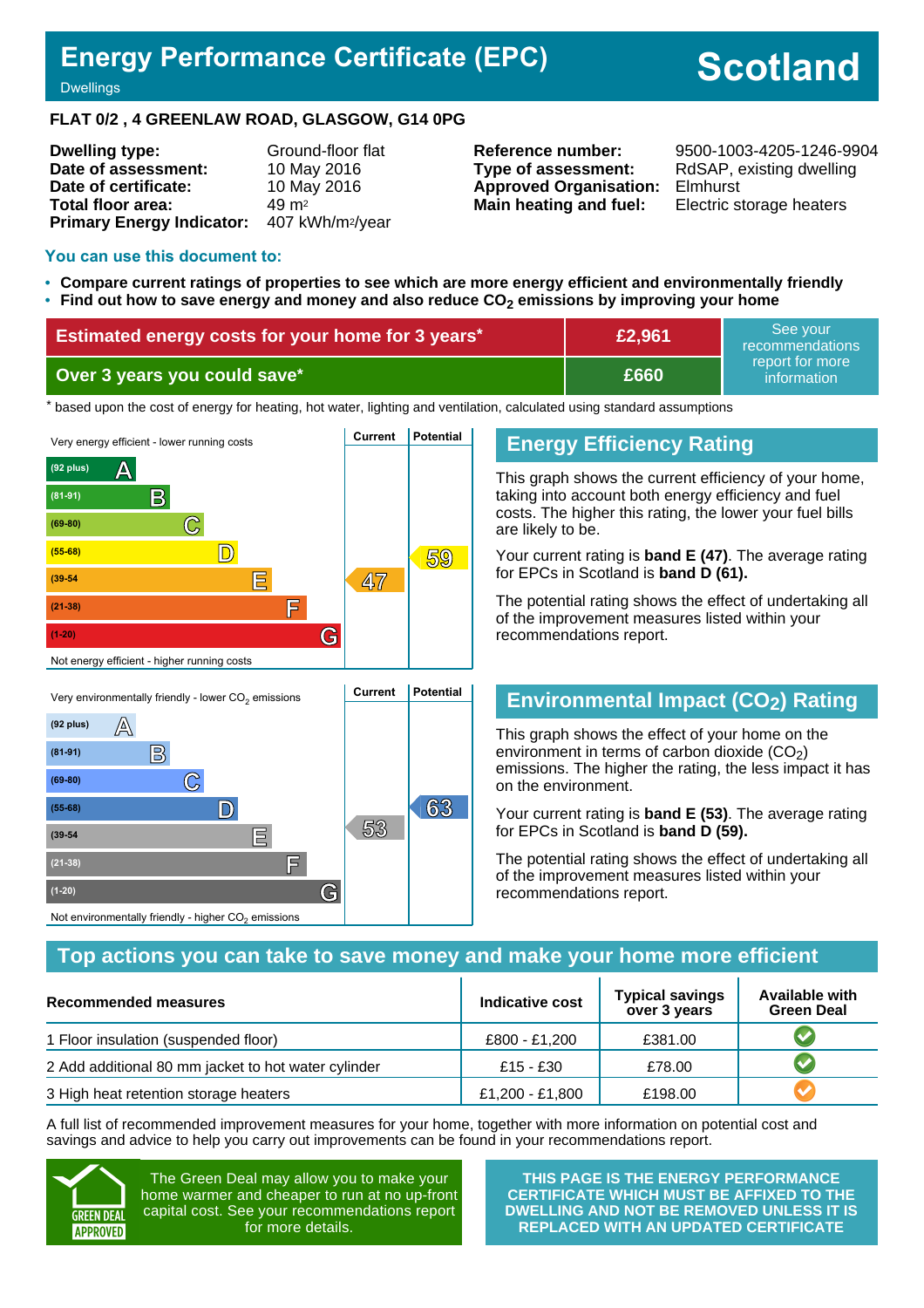## **Summary of the energy performance related features of this home**

This table sets out the results of the survey which lists the current energy-related features of this home. Each element is assessed by the national calculation methodology; 1 star = very poor (least efficient), 2 stars = poor, 3 stars = average, 4 stars = good and 5 stars = very good (most efficient). The assessment does not take into consideration the condition of an element and how well it is working. 'Assumed' means that the insulation could not be inspected and an assumption has been made in the methodology, based on age and type of construction.

| <b>Element</b>        | <b>Description</b>                                                                        | <b>Energy Efficiency</b> | Environmental  |
|-----------------------|-------------------------------------------------------------------------------------------|--------------------------|----------------|
| Walls                 | Timber frame, as built, insulated (assumed)<br>Cavity wall, as built, insulated (assumed) | ★★★★☆<br>★★★★☆           | ★★★★☆<br>★★★★☆ |
| Roof                  | (another dwelling above)                                                                  |                          |                |
| Floor                 | Suspended, limited insulation (assumed)                                                   |                          |                |
| Windows               | Fully double glazed                                                                       | ★★★☆☆                    | ★★★☆☆          |
| Main heating          | Electric storage heaters                                                                  | $\bigstar x x x x$       | *****          |
| Main heating controls | Manual charge control                                                                     | ★★☆☆☆                    | ★★☆☆☆          |
| Secondary heating     | Room heaters, electric                                                                    |                          |                |
| Hot water             | Electric immersion, standard tariff                                                       | ★☆☆☆☆                    | ★★☆☆☆          |
| Lighting              | Low energy lighting in 57% of fixed outlets                                               | ★★★★☆                    | ★★★★☆          |

## **The energy efficiency rating of your home**

Your Energy Efficiency Rating is calculated using the standard UK methodology, RdSAP. This calculates energy used for heating, hot water, lighting and ventilation and then applies fuel costs to that energy use to give an overall rating for your home. The rating is given on a scale of 1 to 100. Other than the cost of fuel for electrical appliances and for cooking, a building with a rating of 100 would cost almost nothing to run.

As we all use our homes in different ways, the energy rating is calculated using standard occupancy assumptions which may be different from the way you use it. The rating also uses national weather information to allow comparison between buildings in different parts of Scotland. However, to make information more relevant to your home, local weather data is used to calculate your energy use,  $CO<sub>2</sub>$  emissions, running costs and the savings possible from making improvements.

## **The impact of your home on the environment**

One of the biggest contributors to global warming is carbon dioxide. The energy we use for heating, lighting and power in our homes produces over a quarter of the UK's carbon dioxide emissions. Different fuels produce different amounts of carbon dioxide for every kilowatt hour (kWh) of energy used. The Environmental Impact Rating of your home is calculated by applying these 'carbon factors' for the fuels you use to your overall energy use.

The calculated emissions for your home are 69 kg  $CO<sub>2</sub>/m<sup>2</sup>/yr$ .

The average Scottish household produces about 6 tonnes of carbon dioxide every year. Based on this assessment, heating and lighting this home currently produces approximately 3.3 tonnes of carbon dioxide every year. Adopting recommendations in this report can reduce emissions and protect the environment. If you were to install all of these recommendations this could reduce emissions by 0.7 tonnes per year. You could reduce emissions even more by switching to renewable energy sources.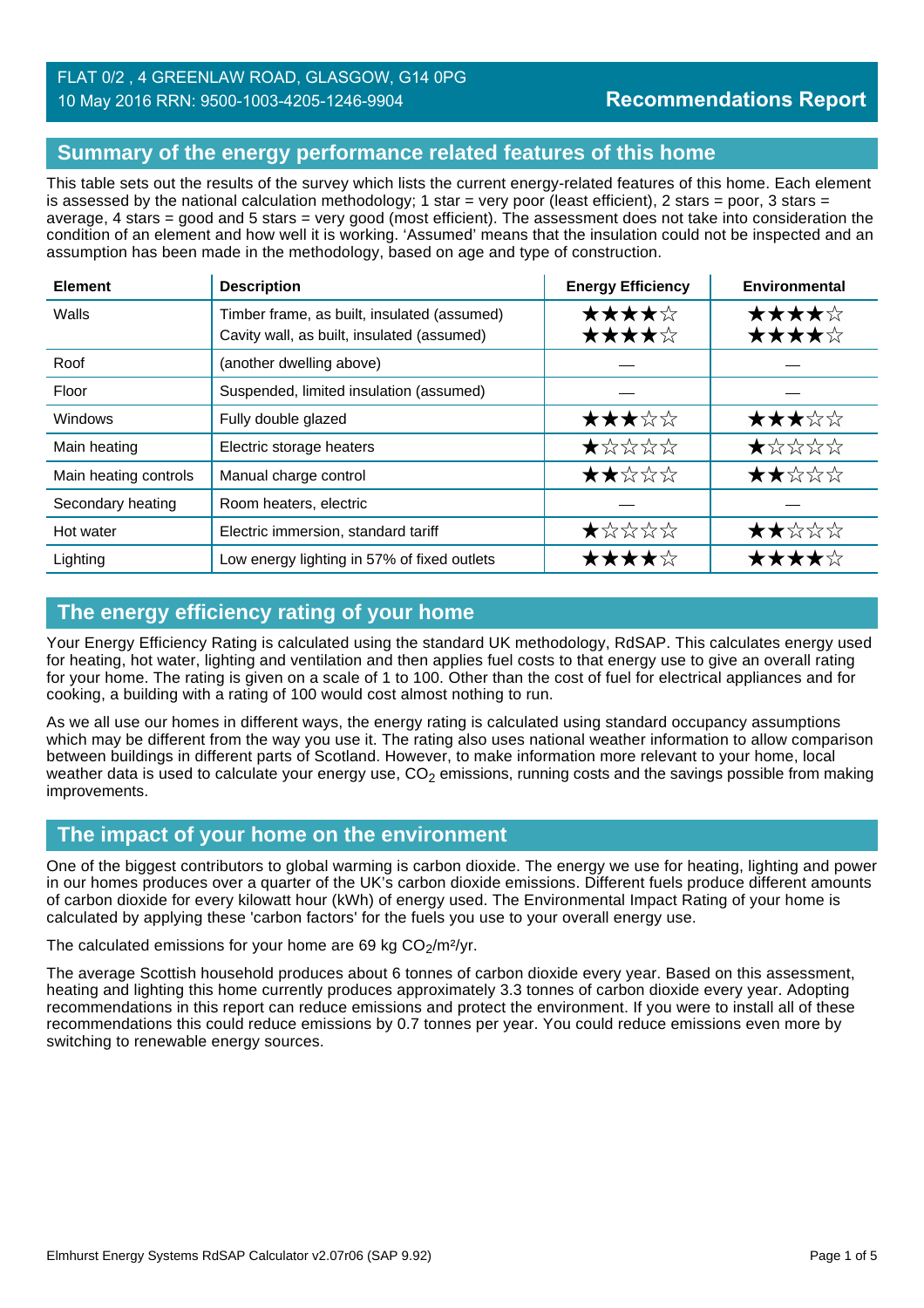#### FLAT 0/2 , 4 GREENLAW ROAD, GLASGOW, G14 0PG 10 May 2016 RRN: 9500-1003-4205-1246-9904

| <b>Estimated energy costs for this home</b> |                             |                               |                                 |  |
|---------------------------------------------|-----------------------------|-------------------------------|---------------------------------|--|
|                                             | <b>Current energy costs</b> | <b>Potential energy costs</b> | <b>Potential future savings</b> |  |
| <b>Heating</b>                              | £1,896 over 3 years         | £1,320 over 3 years           |                                 |  |
| <b>Hot water</b>                            | £909 over 3 years           | E825 over 3 years             | <b>You could</b>                |  |
| Lighting                                    | £156 over 3 years           | £156 over 3 years             | save £660                       |  |
|                                             | Totals £2,961               | £2,301                        | over 3 years                    |  |

These figures show how much the average household would spend in this property for heating, lighting and hot water. This excludes energy use for running appliances such as TVs, computers and cookers, and the benefits of any electricity generated by this home (for example, from photovoltaic panels). The potential savings in energy costs show the effect of undertaking all of the recommended measures listed below.

#### **Recommendations for improvement**

The measures below will improve the energy and environmental performance of this dwelling. The performance ratings after improvements listed below are cumulative; that is, they assume the improvements have been installed in the order that they appear in the table. Further information about the recommended measures and other simple actions to take today to save money is available from the Home Energy Scotland hotline which can be contacted on 0808 808 2282. Before carrying out work, make sure that the appropriate permissions are obtained, where necessary. This may include permission from a landlord (if you are a tenant) or the need to get a Building Warrant for certain types of work.

|                |                                                                    |                 | <b>Typical saving</b> | <b>Rating after improvement</b> |                    | <b>Green</b>          |
|----------------|--------------------------------------------------------------------|-----------------|-----------------------|---------------------------------|--------------------|-----------------------|
|                | <b>Indicative cost</b><br><b>Recommended measures</b>              |                 | per year              | <b>Energy</b>                   | <b>Environment</b> | <b>Deal</b>           |
| $\overline{1}$ | Floor insulation (suspended floor)                                 | £800 - £1,200   | £127                  | <b>E 54</b>                     | D 59               | $\blacktriangleright$ |
| 2              | Add additional 80 mm jacket to hot<br>water cylinder               | $£15 - £30$     | £26                   | <b>D 56</b>                     | D 60               | $\blacktriangledown$  |
| 3              | High heat retention storage heaters<br>and dual immersion cylinder | £1,200 - £1,800 | £66                   | <b>D</b> 59                     | D 63               | $\blacktriangleright$ |

Measures which have a green deal tick  $\bullet$  are likely to be eligible for Green Deal finance plans based on indicative costs. Subsidy also may be available for some measures, such as solid wall insulation. Additional support may also be available for certain households in receipt of means tested benefits. Measures which have an orange tick **on** may need additional finance. To find out how you could use Green Deal finance to improve your property, visit www.greenerscotland.org or contact the Home Energy Scotland hotline on 0808 808 2282.

#### **Alternative measures**

There are alternative improvement measures which you could also consider for your home. It would be advisable to seek further advice and illustration of the benefits and costs of such measures.

- Biomass boiler (Exempted Appliance if in Smoke Control Area)
- Air or ground source heat pump

## **Choosing the right improvement package**

For free and impartial advice on choosing suitable measures for your property, contact the Home Energy Scotland hotline on 0808 808 2282 or go to www.greenerscotland.org.

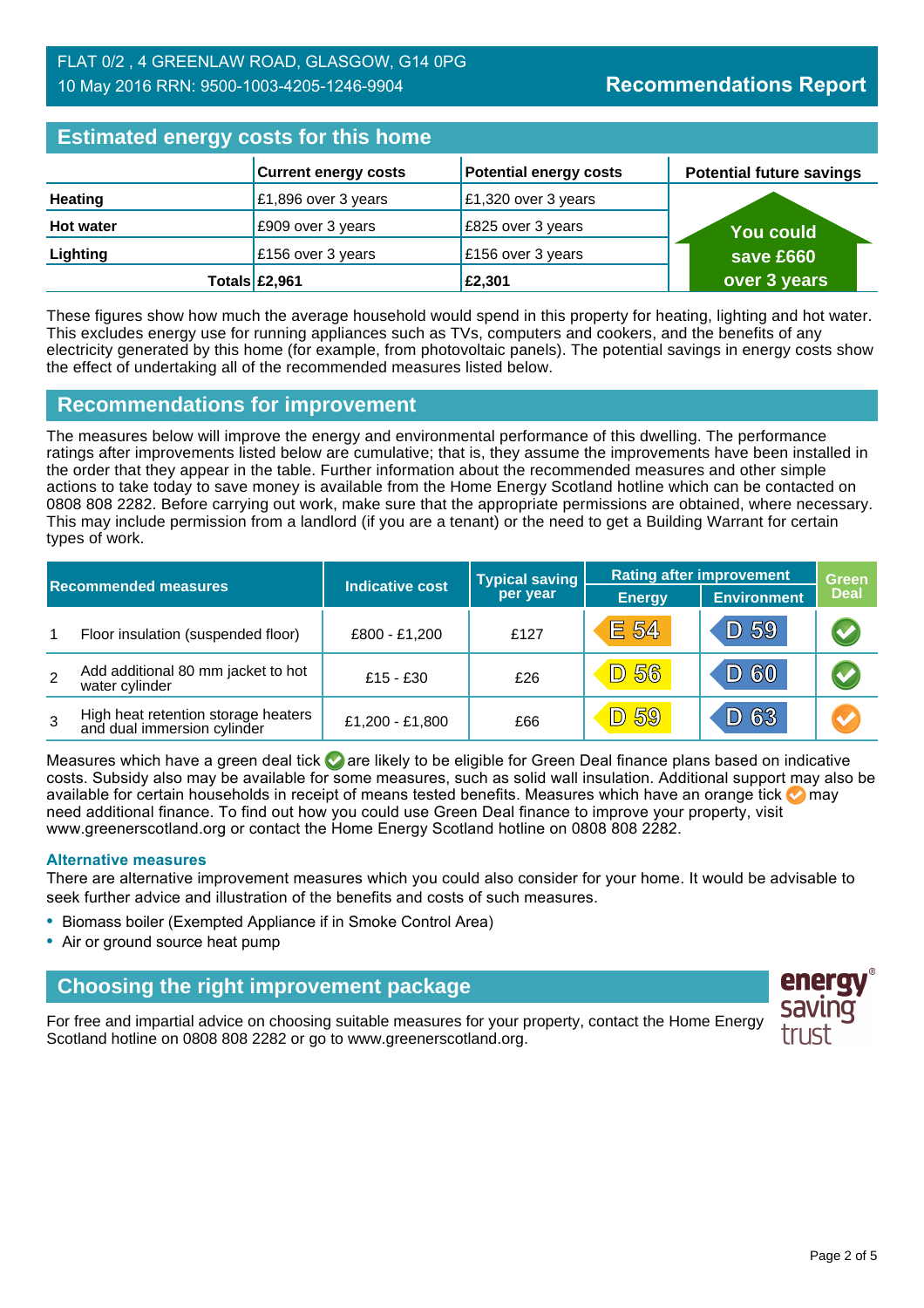## **About the recommended measures to improve your home's performance rating**

This section offers additional information and advice on the recommended improvement measures for your home

#### **1 Floor insulation (suspended floor)**

Insulation of a floor will significantly reduce heat loss; this will improve levels of comfort, reduce energy use and lower fuel bills. Suspended floors can often be insulated from below but must have adequate ventilation to prevent dampness; seek advice about this if unsure. Further information about floor insulation is available from many sources including www.energysavingtrust.org.uk/scotland/Insulation/Floor-insulation. Building regulations generally apply to this work so it is best to check this with your local authority building standards department.

#### **2 Hot water cylinder insulation**

Increasing the thickness of existing insulation by adding an 80 mm cylinder jacket around the hot water cylinder will help maintain the water at the required temperature; this will reduce the amount of energy used and lower fuel bills. The jacket should be fitted over the top of the existing foam insulation and over any thermostat clamped to the cylinder. Hot water pipes from the hot water cylinder should also be insulated, using pre-formed pipe insulation of up to 50 mm thickness, or to suit the space available, for as far as they can be accessed to reduce losses in summer. All these materials can be purchased from DIY stores and installed by a competent DIY enthusiast.

#### **3 High heat retention storage heaters**

Modern storage heaters have better insulation and are easier to control than the older type in this property. Ask for a quotation for new, high heat retention heaters with automatic charge and output controls. A dual-immersion cylinder, which can be installed at the same time, will provide cheaper hot water than the system currently installed. Installations should be in accordance with the current regulations covering electrical wiring. Ask the heating engineer to explain the options, which might also include switching to other forms of electric heating.

#### **Low and zero carbon energy sources**

Low and zero carbon (LZC) energy sources are sources of energy that release either very little or no carbon dioxide into the atmosphere when they are used. Installing these sources may help reduce energy bills as well as cutting carbon.

**LZC energy sources present:** There are none provided for this home

#### **Your home's heat demand**

You could receive Renewable Heat Incentive (RHI) payments and help reduce carbon emissions by replacing your existing heating system with one that generates renewable heat and, where appropriate, having your loft insulated and cavity walls filled. The estimated energy required for space and water heating will form the basis of the payments. For more information go to www.energysavingtrust.org.uk/scotland/rhi.

| <b>Heat demand</b>           | <b>Existing dwelling</b> | Impact of loft<br>insulation | Impact of cavity<br>wall insulation | Impact of solid wall<br>insulation |
|------------------------------|--------------------------|------------------------------|-------------------------------------|------------------------------------|
| Space heating (kWh per year) | 4.122                    | N/A                          | N/A                                 | N/A                                |
| Water heating (kWh per year) | 1.977                    |                              |                                     |                                    |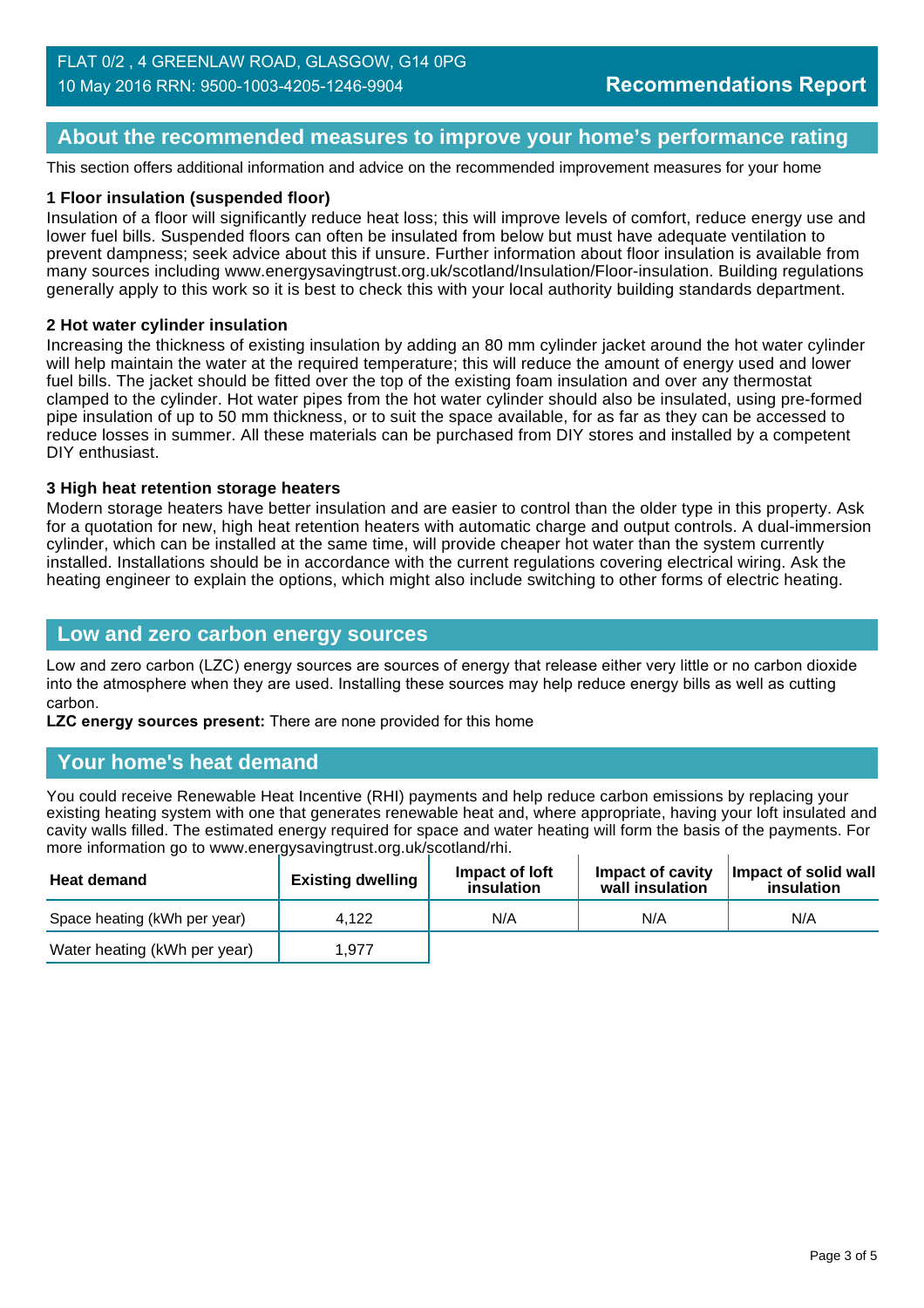#### FLAT 0/2 , 4 GREENLAW ROAD, GLASGOW, G14 0PG 10 May 2016 RRN: 9500-1003-4205-1246-9904

## **About this document**

This Recommendations Report and the accompanying Energy Performance Certificate are valid for a maximum of ten years. These documents cease to be valid where superseded by a more recent assessment of the same building carried out by a member of an Approved Organisation.

The Energy Performance Certificate and this Recommendations Report for this building were produced following an energy assessment undertaken by an assessor accredited by Elmhurst (www.elmhurstenergy.co.uk), an Approved Organisation Appointed by Scottish Ministers. The certificate has been produced under the Energy Performance of Buildings (Scotland) Regulations 2008 from data lodged to the Scottish EPC register. You can verify the validity of this document by visiting www.scottishepcregister.org.uk and entering the report reference number (RRN) printed at the top of this page.

| Assessor's name:            | Mr. Alexander MacDonald                    |
|-----------------------------|--------------------------------------------|
| Assessor membership number: | EES/016942                                 |
| Company name/trading name:  | Allied Surveyors Scotland Plc              |
| Address:                    | 24 Herbert Street                          |
|                             | Glasgow                                    |
|                             | G20 6NB                                    |
| Phone number:               | 0141 337 1133                              |
| Email address:              | Eoin.Macdonald@alliedsurveyorsscotland.com |
| Related party disclosure:   | No related party                           |

If you have any concerns regarding the content of this report or the service provided by your assessor you should in the first instance raise these matters with your assessor and with the Approved Organisation to which they belong. All Approved Organisations are required to publish their complaints and disciplinary procedures and details can be found online at the web address given above.

#### **Use of this energy performance information**

This Certificate and Recommendations Report will be available to view online by any party with access to the report reference number (RRN) and to organisations delivering energy efficiency and carbon reduction initiatives on behalf of the Scottish and UK Governments. If you are the current owner or occupier of this building and do not wish this data to be used by these organisations to contact you in relation to such initiatives, please opt out by visiting www.scottishepcregister.org.uk and your data will be restricted accordingly. Further information on this and on Energy Performance Certificates in general can be found at www.scotland.gov.uk/epc.